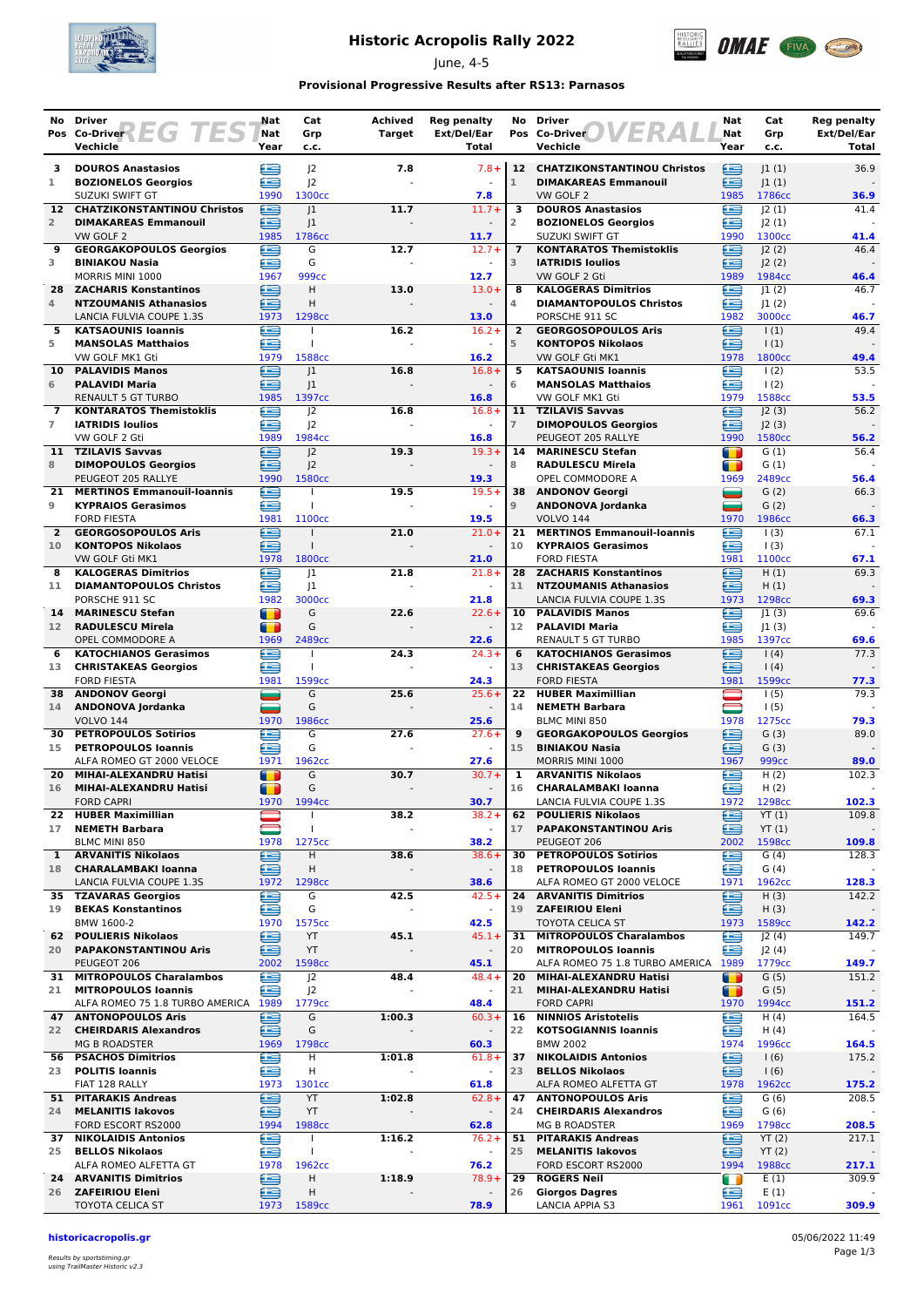

## **Historic Acropolis Rally 2022**

June, 4-5



### **Provisional Progressive Results after RS13: Parnasos**

| No.             | <b>Driver</b>                                            | Nat            | Cat                                  | Achived | Reg penalty                          | No       | <b>Driver</b>                                                        | Nat         | Cat              | <b>Reg penalty</b>   |
|-----------------|----------------------------------------------------------|----------------|--------------------------------------|---------|--------------------------------------|----------|----------------------------------------------------------------------|-------------|------------------|----------------------|
|                 | Pos Co-Driver<br>EG<br>Vechicle                          | Nat<br>Year    | Grp<br>c.c.                          | Target  | Ext/Del/Ear<br><b>Total</b>          |          | Pos Co-Driver<br>Vechicle                                            | Nat<br>Year | Grp<br>c.c.      | Ext/Del/Ear<br>Total |
|                 | 54 CHATZICHRISTOU Anastasios                             | ⋐              | J <sub>2</sub>                       | 1:32.9  | $92.9 +$                             | 40       | <b>NTOULIAS Leonidas</b>                                             | ≘           | G(7)             | 324.0                |
| 27              | <b>THEOPHANOPOULOS Dimitrios</b>                         | £              | 2                                    |         |                                      | 27       | <b>NTOULIAS Michail</b>                                              | œ           | G(7)             |                      |
|                 | <b>NISSAN BLUEBIRD</b>                                   | 1990           | 1598cc                               |         | 92.9                                 |          | TOYOTA COROLLA KE20                                                  | 1970        | 1166cc           | 324.0                |
| 29              | <b>ROGERS Neil</b>                                       | m              | E                                    | 1:48.3  | $108.3+$                             | 57       | <b>MORAITIS Nikolaos</b>                                             | £           | 1(7)             | 327.4                |
| 28              | <b>Giorgos Dagres</b><br><b>LANCIA APPIA S3</b>          | ≘<br>1961      | E<br>1091cc                          |         | 108.3                                | 28       | <b>CHATZIKONSTANTINOU loannis</b><br>LADA BA3 2101                   | œ<br>1979   | 1(7)<br>1198cc   | 327.4                |
| 57              | <b>MORAITIS Nikolaos</b>                                 | £              |                                      | 2:02.7  | $122.7+$                             | 25       | <b>MOSCICKI Artur</b>                                                |             | 1(8)             | 344.8                |
| 29              | <b>CHATZIKONSTANTINOU loannis</b>                        | £              |                                      |         | $\omega$                             | 29       | <b>JUSZCZYK Mariusz</b>                                              | ▄           | $\frac{1(8)}{2}$ |                      |
| 16              | LADA BA3 2101<br><b>NINNIOS Aristotelis</b>              | 1979<br>e      | 1198cc<br>H                          | 2:11.8  | 122.7<br>$131.8+$                    | 32       | NISSAN DATSUN 180B                                                   | 1978<br>œ   | 1595cc<br>H(5)   | 344.8<br>399.4       |
| 30              | <b>KOTSOGIANNIS Ioannis</b>                              | $\blacksquare$ | H                                    |         |                                      | 30       | <b>SARRIS Georgios</b><br><b>GOURGOURAS Dionisios</b>                | £           | H(5)             |                      |
|                 | <b>BMW 2002</b>                                          | 1974           | 1996cc                               |         | 131.8                                |          | PORSCHE 924                                                          | 1976        | 1984cc           | 399.4                |
| 46              | <b>BALANOU Elisavet</b>                                  | £              | G                                    | 3:00.0  | $180.0+$                             | 33       | <b>PAPADAKIS Ilias</b>                                               | £           | G(8)             | 428.7                |
| 31              | PAPAIOANNOU AIKATERINI<br>VW 1500                        | œ<br>1969      | G<br>1495cc                          |         | 180.0                                | 31       | <b>PAPADAKI Virginia</b><br>PORSCHE 911 T TARGA                      | œ<br>1971   | G(8)<br>2195cc   | 428.7                |
| 61              | <b>BENOS Aggelos</b>                                     | œ              | YT                                   | 3:15.9  | $195.9+$                             | 61       | <b>BENOS Aggelos</b>                                                 | œ           | YT(3)            | 470.8                |
| 32              | <b>BENOS Panos</b>                                       | 鱼              | YT                                   |         |                                      | 32       | <b>BENOS Panos</b>                                                   | œ           | YT(3)            |                      |
|                 | ALFA ROMEO SPIDER S4                                     | 1992           | 1962cc<br>G                          |         | 195.9                                |          | ALFA ROMEO SPIDER S4                                                 | 1992        | 1962cc           | 470.8                |
| 40<br>33        | <b>NTOULIAS Leonidas</b><br><b>NTOULIAS Michail</b>      | œ<br>£         | G                                    | 3:22.7  | $202.7+$                             | 54<br>33 | <b>CHATZICHRISTOU Anastasios</b><br><b>THEOPHANOPOULOS Dimitrios</b> | ≘<br>œ      | J2(5)<br>J2(5)   | 481.5                |
|                 | TOYOTA COROLLA KE20                                      | 1970           | 1166cc                               |         | 202.7                                |          | NISSAN BLUEBIRD                                                      | 1990        | 1598cc           | 481.5                |
| 33              | <b>PAPADAKIS Ilias</b>                                   | £              | G                                    | 3:59.5  | $239.5+$                             | 56       | <b>PSACHOS Dimitrios</b>                                             | œ           | H(6)             | 541.5                |
| 34              | <b>PAPADAKI Virginia</b><br>PORSCHE 911 T TARGA          | œ<br>1971      | G<br>2195cc                          |         | 239.5                                | 34       | <b>POLITIS Ioannis</b><br>FIAT 128 RALLY                             | œ<br>1973   | H(6)<br>1301cc   | 541.5                |
| 25              | <b>MOSCICKI Artur</b>                                    |                |                                      | 4:08.4  | $248.4 +$                            | 19       | <b>NOTARAS Polykarpos</b>                                            | ⊟           | 1(4)             | 665.0                |
| 35              | <b>JUSZCZYK Mariusz</b>                                  |                | T                                    |         |                                      | 35       | <b>CHRISTOPOULOS Petros</b>                                          | ≘           | 1(4)             |                      |
|                 | NISSAN DATSUN 180B                                       | 1978           | 1595cc                               |         | 248.4                                |          | PORSCHE 924 TURBO                                                    | 1983        | 1984cc           | 665.0                |
| 36              | <b>32 SARRIS Georgios</b><br><b>GOURGOURAS Dionisios</b> | £<br>£         | H<br>H                               | 4:41.2  | $281.2 +$                            | 55<br>36 | <b>SAKELARIADIS Georgios</b><br><b>GENERALIS Nikolaos</b>            | œ<br>œ      | J2(6)<br>J2(6)   | 670.6                |
|                 | PORSCHE 924                                              | 1976           | 1984cc                               |         | 281.2                                |          | TOYOTA COROLLA 1.6 Gti                                               | 1989        | 1587cc           | 670.6                |
| 36              | <b>KOLAITIS Spyridon</b>                                 | £              | н                                    | 5:11.8  | $311.8+$                             | 35       | <b>TZAVARAS Georgios</b>                                             | E           | G(9)             | 682.8                |
| 37              | <b>PAVLAKIS Emmanouil</b>                                | £              | H                                    |         |                                      | 37       | <b>BEKAS Konstantinos</b>                                            | ≘           | G(9)             |                      |
| 55              | <b>BMW 2002</b><br><b>SAKELARIADIS Georgios</b>          | 1974<br>∈      | 1990 <sub>cc</sub><br>J <sub>2</sub> | 5:31.8  | 311.8<br>$331.8+$                    | 43       | BMW 1600-2<br><b>VLACHOS Christos</b>                                | 1970<br>£   | 1575cc<br>E(2)   | 682.8<br>863.7       |
| 38              | <b>GENERALIS Nikolaos</b>                                | Æ              | 2                                    |         |                                      | 38       | PETROPOULOU Effrosyni                                                | œ           | E(2)             |                      |
|                 | TOYOTA COROLLA 1.6 Gti                                   | 1989           | 1587cc                               |         | 331.8                                |          | ALFA ROMEO GIULIETTA 750 SPIDER                                      | 1960        | 1290cc           | 863.7                |
| 34              | <b>TSIMIS Dimitrios</b>                                  | œ              | G                                    | 5:40.7  | $340.7 +$                            | 46       | <b>BALANOU Elisavet</b>                                              | œ           | G(10)            | 967.4                |
| 39              | KASOUNI / TSIMI Theodora<br>MERCEDES BENZ W113 / 230 SL  | £<br>1966      | G<br>2306сс                          |         | 340.7                                | 39       | PAPAIOANNOU AIKATERINI<br><b>VW 1500</b>                             | œ<br>1969   | G(10)<br>1495cc  | 967.4                |
| 41              | <b>PETROU Eleftherios</b>                                | £              | Н                                    | 6:58.8  | $418.8 +$                            | 58       | <b>KOSMAS Aristotelis</b>                                            | £           | 1(5)             | 1118.9               |
| 40              | <b>DIMAKOPOULOS Konstantinos</b>                         | £              | H                                    |         | $\sim$                               | 40       | <b>KONTOS Stefanos</b>                                               | £           | 1(5)             |                      |
| 49              | ALFA ROMEO ALFETTA GT<br><b>VYTOGIANNIS Georgios</b>     | 1976<br>œ      | 1779 <sub>cc</sub><br>J <sub>2</sub> | 7:51.6  | 418.8<br>$471.6+$                    | 34       | MERCEDES BENZ 500 SEC<br><b>TSIMIS Dimitrios</b>                     | 1984<br>⊟   | 4973cc<br>G(11)  | 1118.9<br>1137.8     |
| 41              | <b>VYTOGIANNIS Nikolaos</b>                              | £              | 2                                    |         | $\omega$                             | 41       | KASOUNI / TSIMI Theodora                                             | œ           | G(11)            |                      |
|                 | PORSCHE 911                                              | 1988           | 3125cc                               |         | 471.6                                |          | MERCEDES BENZ W113 / 230 SL                                          | 1966        | 2306cc           | 1137.8               |
| 17 <sub>1</sub> | <b>TSIOGKAS Christos</b>                                 | €              | G                                    | 7:53.5  | $473.5+$                             | 59       | <b>KARAMPELAS Ilias</b>                                              | ≘           | G(12)            | 1193.3               |
| 42              | <b>KOLLIOPOULOS Sotirios</b><br>FORD ESCORT MK1 RS200    | ≘<br>1968      | G<br>1998cc                          |         | 473.5                                | 42       | <b>CHASIOTIS Fanis</b><br><b>VW 1200</b>                             | £<br>1967   | G(12)<br>1192cc  | 1193.3               |
| 26              | <b>PAPANDREOU Dimitrios</b>                              | e              | н                                    | 8:10.6  | $490.6+$                             | 17       | <b>TSIOGKAS Christos</b>                                             | e           | G(13)            | 1205.7               |
| 43              | <b>LOUVARIS Konstantinos</b>                             | £              | н                                    |         | $\frac{1}{2}$                        | 43       | <b>KOLLIOPOULOS Sotirios</b>                                         | ≘           | G(13)            |                      |
|                 | BMW E21                                                  | 1976           | 1575cc                               |         | 490.6                                |          | FORD ESCORT MK1 RS200                                                | 1968        | 1998cc           | 1205.7               |
| 39<br>44        | <b>PITARAKIS Georgios</b><br><b>MELANITIS Ilias</b>      | €<br>∈         | J1<br>$\vert$ 1                      | 9:14.8  | $554.8+$                             | 27<br>44 | <b>TSEKERIS Alexandros</b><br><b>AFENTAKIS Gerasimos</b>             | e<br>≘      | G(14)<br>G(14)   | 1218.5               |
|                 | FORD ESCORT RS1600i                                      | 1985           | 1587cc                               |         | 554.8                                |          | BMW 1600-2                                                           | 1969        | 1575cc           | 1218.5               |
| 43              | <b>VLACHOS Christos</b>                                  | Œ              | Ε                                    | 10:00.0 | $600.0+$                             | 41       | <b>PETROU Eleftherios</b>                                            | ⊜           | H(7)             | 1322.5               |
| 45              | PETROPOULOU Effrosyni<br>ALFA ROMEO GIULIETTA 750 SPIDER | £<br>1960      | Ε<br>1290cc                          |         | $\blacksquare$<br>600.0              | 45       | <b>DIMAKOPOULOS Konstantinos</b><br>ALFA ROMEO ALFETTA GT            | ≘<br>1976   | H(7)<br>1779cc   | 1322.5               |
| 42              | <b>LAGIOS Miltiadis</b>                                  | ∈              | E                                    | 10:00.0 | $600.0+$                             | 39       | <b>PITARAKIS Georgios</b>                                            | œ           | J1(6)            | 1453.0               |
| 46              | <b>KOUTSIS Ioannis</b>                                   | ∈              | Ε                                    |         | $\overline{\phantom{a}}$             | 46       | <b>MELANITIS Ilias</b>                                               | £           | J1(6)            |                      |
|                 | MERCEDES BENZ W191 / 170DS                               | 1953           | 1783cc                               |         | 600.0                                |          | FORD ESCORT RS1600i                                                  | 1985        | 1587cc           | 1453.0               |
| 47              | 45 KOULOCHERIS Nikolaos<br><b>MOUZAKITI Stella</b>       | œ<br>€         | F<br>F                               | 10:00.0 | $600.0+$                             | 49<br>47 | <b>VYTOGIANNIS Georgios</b><br><b>VYTOGIANNIS Nikolaos</b>           | ⊟<br>∈      | J2(7)<br>J2(7)   | 1618.8               |
|                 | MG B ROADSTER                                            | 1963           | 1798cc                               |         | 600.0                                |          | PORSCHE 911                                                          | 1988        | 3125cc           | 1618.8               |
| 59              | <b>KARAMPELAS Ilias</b>                                  | G              | G                                    | 10:00.0 | $600.0+$                             | 26       | <b>PAPANDREOU Dimitrios</b>                                          | ⊜           | H(8)             | 1669.6               |
| 48              | <b>CHASIOTIS Fanis</b><br><b>VW 1200</b>                 | £<br>1967      | G<br>1192cc                          |         | 600.0                                | 48       | <b>LOUVARIS Konstantinos</b><br>BMW E21                              | ⊜<br>1976   | H(8)<br>1575cc   | 1669.6               |
| 15              | <b>VOUDOURIS Stylianos</b>                               | e              | G                                    | 10:00.0 | $600.0+$                             | 53       | <b>ANDRIOPOULOS Miltiadis</b>                                        | ⊟           | J2(8)            | 1706.9               |
| 49              | <b>REKKAS Antonios</b>                                   | ē              | G                                    |         | $\overline{\phantom{a}}$             | 49       | <b>DONTA Ismini-Niki</b>                                             | ≘           | J2(8)            |                      |
|                 | ALFA ROMEO GT 1300 JUNIOR                                | 1969           | 1290 <sub>cc</sub>                   |         | 600.0                                |          | TOYOTA COROLLA AE92                                                  | 1989        | 1598cc           | 1706.9               |
| 27<br>50        | <b>TSEKERIS Alexandros</b><br><b>AFENTAKIS Gerasimos</b> | £<br>∈         | G<br>G                               | 10:00.0 | $600.0+$<br>$\overline{\phantom{a}}$ | 36<br>50 | <b>KOLAITIS Spyridon</b><br><b>PAVLAKIS Emmanouil</b>                | £<br>œ      | H(9)<br>H(9)     | 1791.3               |
|                 | BMW 1600-2                                               | 1969           | 1575cc                               |         | 600.0                                |          | <b>BMW 2002</b>                                                      | 1974        | 1990cc           | 1791.3               |
|                 | 50 THERMOS Christos                                      | œ              | н                                    | 10:00.0 | $600.0+$                             | 15       | <b>VOUDOURIS Stylianos</b>                                           | €           | G(15)            | 1855.0               |
| 51              | <b>THERMOS loannis</b>                                   | ≘              | н                                    |         | $\blacksquare$                       | 51       | <b>REKKAS Antonios</b>                                               | ≘           | G(15)            |                      |
| 19              | FORD ESCORT MK1<br><b>NOTARAS Polykarpos</b>             | 1972<br>€      | 1601cc<br>J <sub>1</sub>             | 10:00.0 | 600.0<br>$600.0+$                    | 42       | ALFA ROMEO GT 1300 JUNIOR<br><b>LAGIOS Miltiadis</b>                 | 1969<br>€   | 1290cc<br>E(3)   | 1855.0<br>1940.2     |
| 52              | <b>CHRISTOPOULOS Petros</b>                              | ⊟              | J <sub>1</sub>                       |         |                                      | 52       | <b>KOUTSIS Ioannis</b>                                               | œ           | E(3)             |                      |
|                 | PORSCHE 924 TURBO                                        | 1983           | 1984 <sub>cc</sub>                   |         | 600.0                                |          | MERCEDES BENZ W191 / 170DS                                           | 1953        | 1783cc           | 1940.2               |